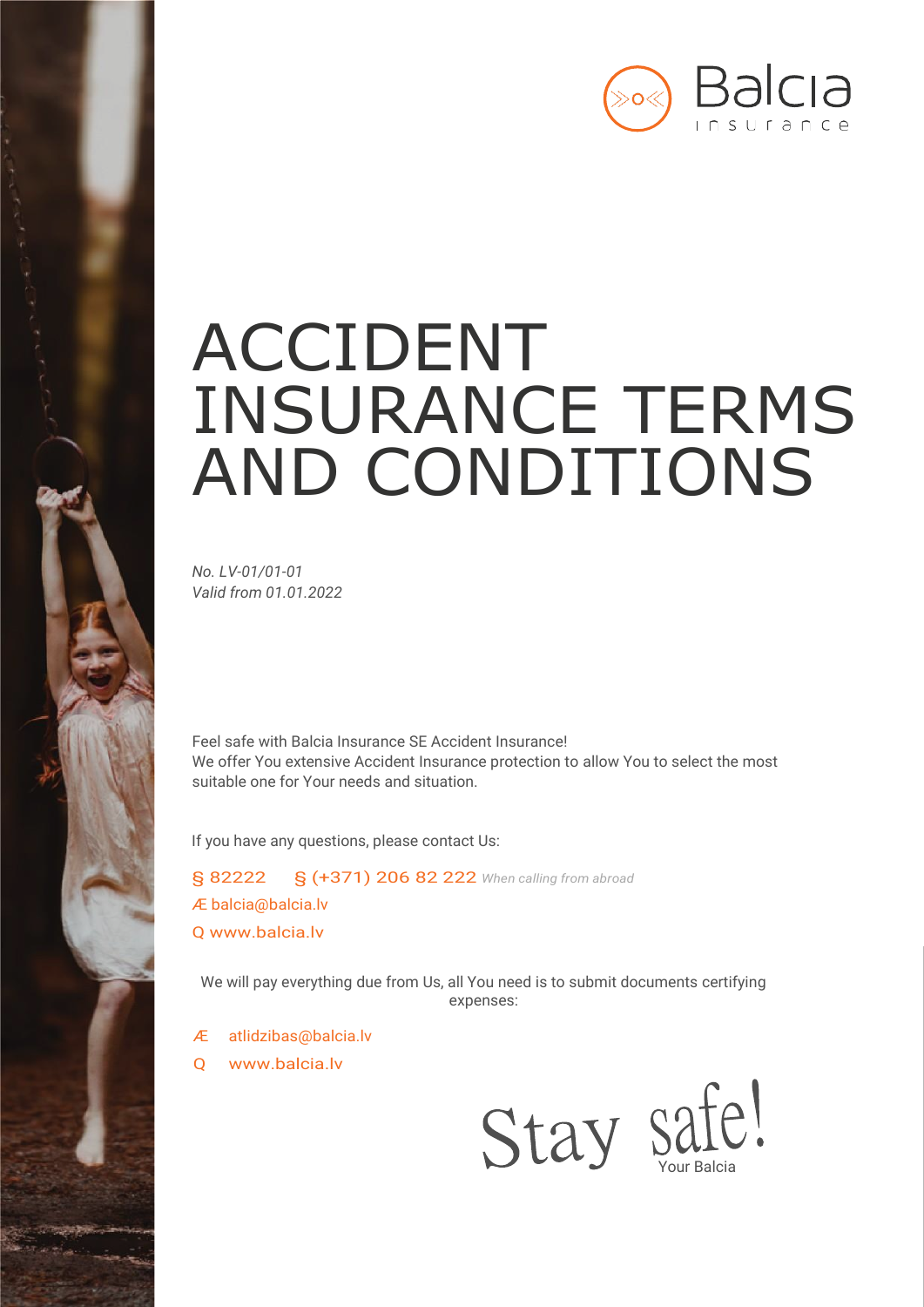# DEFINITIONS

Ш

**Insurer or We** — Balcia Insurance SE.

**Insured Person or You** — a person specified by the Policyholder in an Insurance Contract, who has an insurable interest and in whose interests the Insurance Contract has been entered into.

**Policyholder** — a person, who has entered into an Insurance Contract with Us.

**Beneficiary** — a person specified in an Insurance Contract and entitled to receive an Insurance Indemnity in cases determined in the Insurance Contract.

**Sum Insured** — the sum specified in an Insurance Contract or the sum calculated pursuant to the procedures laid down in the Insurance Contract, which cannot be exceeded by the sum of the Insurance Indemnity (incl. the total amount of several Insurance Indemnities). The Sum Insured shall be determined individually for each insured risk.

**Accident** — a sudden and unexpected event during the validity period of the Insurance Contract, which has occurred regardless of the person's will and has resulted in harm to the person's life or health.

**Temporary Incapacity for Work** — the condition when Your capacity to work, study or act has temporarily decreased due to an Accident, which is approved by a sick-leave certificate issued pursuant to the procedures laid down in the regulatory enactments of the Republic of Latvia.

**Recurrent Fracture** — a fracture of a bone that has not healed completely at the place of the previous fracture within 12 months.

**Dangerous Professions** — occupation related to a very high level of risk: fulfilling work duties at security services; serving in armed forces; working in the oil extraction and/or oil processing industry, at metal foundries, in ship repairing companies; bombing and/or mining works; underground and/or mining works; works at great heights (more than 5 metres); working as a maritime worker, stunt performer, tester, rescuer or diver.

**Professional Sports Competitions and Trainings** — engagement in a kind of sports, which is Your main occupation, incl. preparation for participation in sports competitions and participation therein.

**Extreme Sports Activities** — high-risk sports or alternative kinds of sports, sports activities characterised by high speed and high risk, such as: auto racing, boxing, parachuting, motorcycle sport, skijoring, bike trials, BMX, etc. If You are engaged in any special kind of sports and it is not listed herein, yet can be classified as a high-risk kind of sports, please consult Us before purchasing a policy. We will gladly explain and help You to choose the most suitable insurance.

## ACCIDENT INSURANCE

### **1. What is Insured**

If the risk specified in Your insurance policy occurs as a result of an Accident, We will pay an indemnity for the following:

- º **Injury**: in accordance with Appendix No. 1. An Insurance Indemnity will be calculated by multiplying the Sum Insured determined for the Injury risk in the insurance policy by the percentage value for each Injury.
- º **Medical Expenses**: observing the compensation principle, if You have incurred any justified medical expenses, which You received at a medical treatment institution registered with the Health Inspectorate of the Republic of Latvia, in connection with an Injury within two (2) years following the date of the Accident in the territory of the Republic of Latvia.
- º **Hospital Costs**: every day spent at a 24/7 in-patient facility due to an Injury.
- º **Daily Allowance**: inability to work, which has occurred as a result of an Injury (up to 120 days).
- º **Disability**: if You are diagnosed with Disability as a result of an Injury no later than within one (1) year following the date of the Accident.

An Insurance Indemnity will be calculated by multiplying the Sum Insured determined for the Disability Risk by the percentage value determined in the table below for the degree of functional impairment (Disability) determined for health disorders, which has been determined by the State Medical Commission for the Assessment of Health Condition and Working Ability of the Republic of Latvia: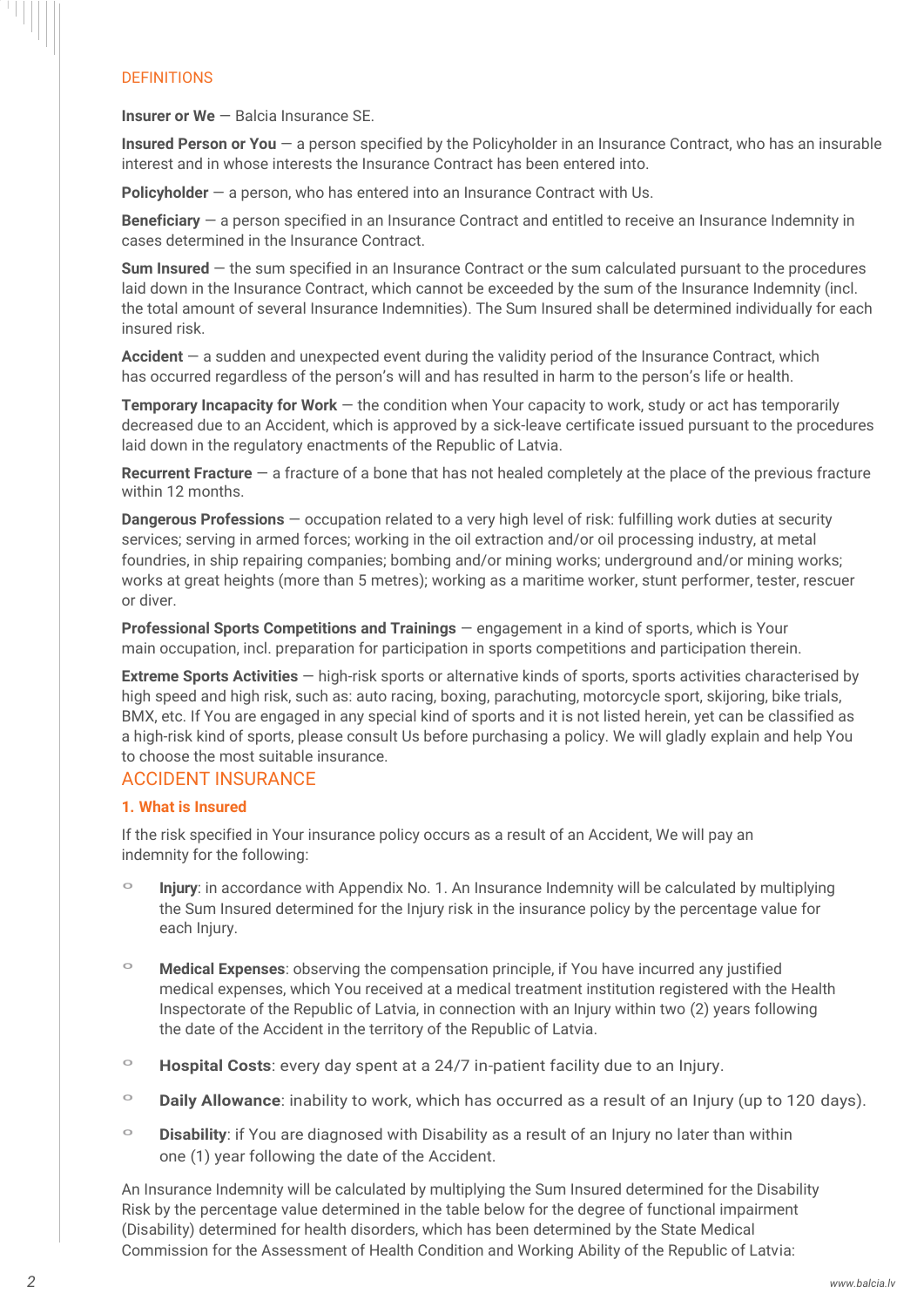| Degree of Disability | Percentage value |
|----------------------|------------------|
| Group I              | 100%             |
| Group II             | 50%              |
| Group III            | 25%              |

- $\frac{3}{4}$  If an Insurance Indemnity has already been paid for the same Accident, the Insurance Indemnity for the occurrence of the "Disability Risk" shall be reduced by the sum already paid for the "Injury Risk".
- º **Death**: in the amount of the Sum Insured to the Beneficiary (or an heir in accordance with the regulatory enactments of the Republic of Latvia, if the Beneficiary is not specified in the Insurance Contract), if the death of the Insured Person occurred as a result of an Injury no later than within one (1) year of the date of the Accident.
- º **Expenses for the Adaptation of a Dwelling**, which have occurred as a result of adapting Your place of residence, if Your movement is hindered and You have medium, significant, or serious movement impairments.

¾ Expenses for adapting a dwelling shall be covered, only if it is possible by observing the procedures laid down in the regulatory enactments of the Republic of Latvia. An Insurance Indemnity will be paid to the contractor that performs adaptation works.

- º **Additional Expenses in Case of Temporary Incapacity for Work**: the following expenses, if Your movement is impaired due to an Injury in a way that the doctor has prescribed bed care for up to one (1) year following the date of the Accident:
	- for necessary doctor's or nurse's services;
	- for the cleaning of Your dwelling;
	- for the purchase of food and other necessary items.
- **Employer's Financial Losses**: the following expenses incurred by Your employer, if You suffered an Injury during the fulfilment of Your work duties, which resulted in Death or Disability Risk, if it occurred no later than within one (1) year following the date of the Accident:
	- legal representation costs in relations with state institutions;
	- $\ge$  costs of hiring a new employee for the period not exceeding ninety (90) days following the occurrence of the Accident.
- º **Consultations by Support Specialist**: costs of psychological, social or medical consultations to You or Your relative of the first degree of kinship within the period not exceeding ninety (90) days following the occurrence of an Accident.
- Financial Losses in the Event of Cancellation of a Camp due to the Child's Injury: if You have incurred losses when making payment for a camp, if Your child cannot visit it due to an Injury.
- º **Family Leisure** expenses for ensuring Your wellbeing or the wellbeing of Your child after an Accident.
- º **Critical Illness**: in the amount of an Insurance Indemnity, if You are diagnosed with one of the illnesses included on the List of Critical Illnesses (the List of Critical Illnesses can be found on Our website www.balcia.lv) for the first time within at least ninety (90) days following an Insurance Contract (or previous Insurance Contract, if entered into repeatedly) coming into force.

## **2. What is not Insured**

We will not pay an Insurance Indemnity, if:

- You, the Policyholder or the Beneficiary have/has intentionally caused or promoted the occurrence of an Accident;
- º an Accident has occurred due to chronic, inborn, degenerative or other illnesses, as well as inborn or obtained physical defects;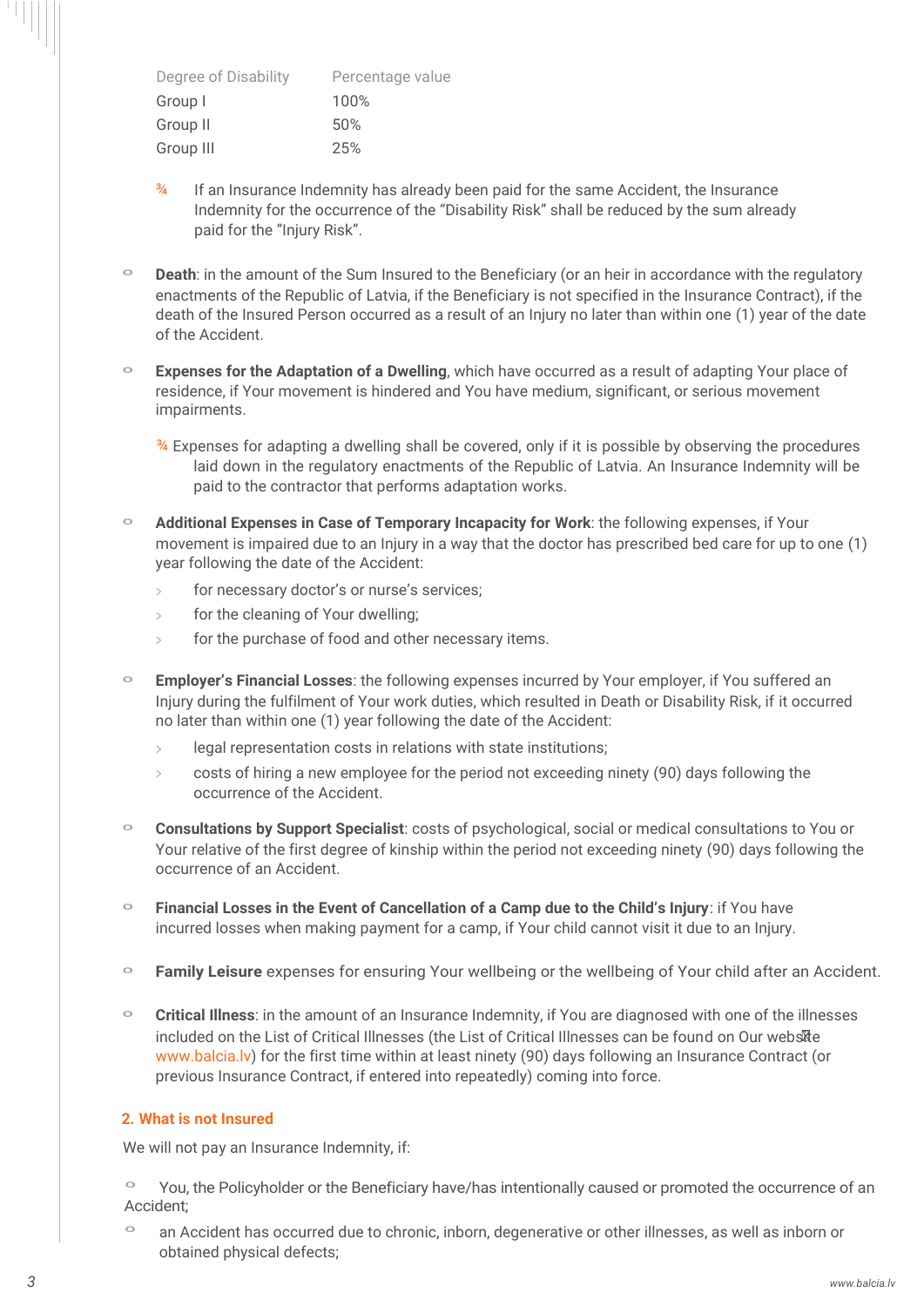- º an Accident has occurred due to a pathological or Recurrent Fracture, or tear of tendons;
- º an Accident has occurred due to the hernias of intervertebral discs;
- º while operating a vehicle, You violated regulations by driving through a railway crossing, You operated the vehicle without being in possession of a driving licence of the appropriate category, or are banned from driving and it is causally related to an Accident;
- º an Accident has occurred as a result of infectious disease, except after a bite or sting by animals, ticks, or other insects;
- º an Accident has occurred due to engagement in Dangerous Professions, unless the Insurance Policy stipulates otherwise;
- º an Accident has occurred due to participation in Professional Sports Competitions or Trainings, unless otherwise stipulated in the Insurance Policy;
- º an Accident has occurred due to engagement in Extreme Sports Activities, unless otherwise stipulated in the Insurance Policy;
- º an Accident has occurred because of You being under the influence of alcohol, narcotic, psychotoxic or other inebriating substances and it is causally related to the occurred Insured Event, except where the concentration of alcohol in the organism does not exceed the set norm, with which it is allowed to operate a vehicle, and the concentration of alcohol is clearly determined in the documents certifying performed examinations.

## INSURANCE CONTRACT

#### **3. Entering into the Contract**

Upon entering into the Contract, You and the Policyholder shall certify the truthfulness of the information provided.

The Insurance Contract shall come into force once We agree on the Terms and Conditions of the Contract and payment is made in acceptance of Our quote.

As the date of expiry of an Insurance Contract that is in force approaches, We shall, if We receive the requisite consent, be entitled to draw up and issue a new Insurance Contract quote.

Payment for the new quote, if it is made pursuant to the procedures specified therein, will confirm entry into the Insurance Contract.

 $\frac{34}{2}$  The said consent may be withdrawn at any time by giving Us prior notice of Your intention to do so.

## **4. Termination of the Contract**

The Policyholder shall be entitled to terminate the Insurance Contract at any time by giving Us prior notice of Your intention to do so.

Regardless of the reason for the termination of the Insurance Contract, the Policyholder shall be obliged to ensure payment of the Insurance Premium for the insurance period until the date of termination of the Insurance Contract.

Upon terminating the Insurance Contract, unless regulatory enactments require otherwise, We will indemnify the non-used portion of the Insurance Premium to the Policyholder in proportion to the remaining insurance period.

## INSURANCE INDEMNITY

#### **5. If an Insured Event Has Occurred**

When caring for Your health, please contact a medical treatment institution and contact Us as soon as possible. We will consult with You about what steps to take and agree on further actions.

Upon entering into the Insurance Contract, You shall authorise Us to investigate the circumstances of an Accident and determine an Insurance Indemnity by requesting and obtaining all necessary documents related to the Accident.

¾ Provide Us with all the information about an Accident and associated expenses.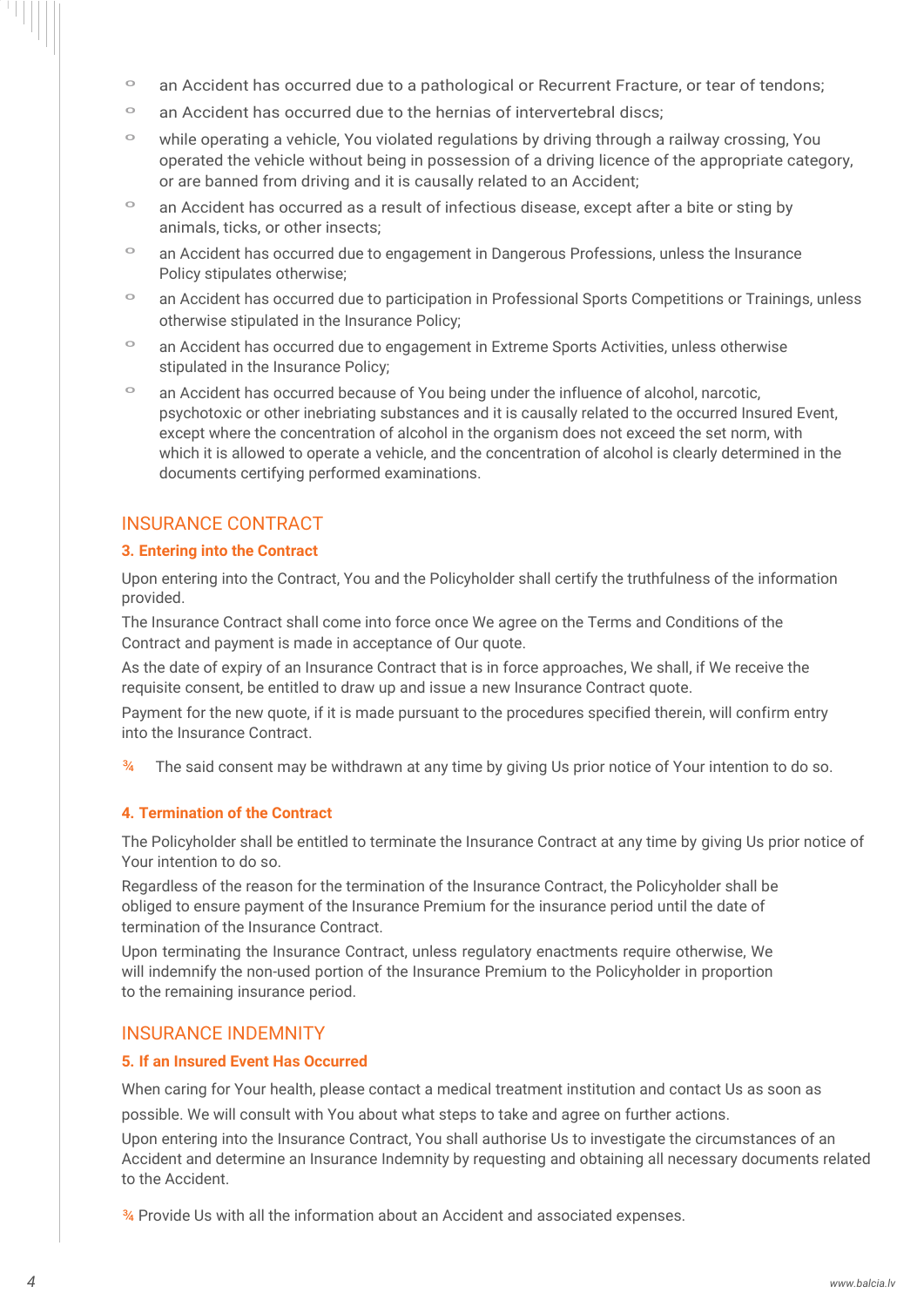#### **6. Reduction of an Insurance Indemnity**

We are entitled to reduce the amount of an insurance indemnity, if:

- º You or the Beneficiary have/has been indemnified in full or in part by the person responsible for causing losses or the compensation of expenses is due to You in accordance with the provisions of the Compulsory Civil Liability Insurance of Owners of Motor Vehicles Law of the Republic of Latvia;
- º an insurance indemnity for one or several risks, which have occurred during the insurance period, has reached the Sum Insured determined for the particular risk.

## **7. Exceptions**

We are entitled to deny the payment of an insurance indemnity, if:

- You, the Policyholder, or the Beneficiary have/has not reported an insured event in a timely manner, therefore meaning that We are unable to determine incurred expenses or losses;
- º an Accident has occurred outside the Insurance Period;
- º You, the Policyholder or the Beneficiary have/has intentionally provided Us with false information or documentation, significantly affecting the assessment of an insured risk or possible losses, or has unlawfully increased the amount of losses;
- º You, the Policyholder or the Beneficiary have/has knowingly not satisfied the obligations specified in the Insurance Terms and Conditions.

#### **8. Decision**

A decision on the payment of an Insurance Indemnity will be taken and issued to You no later than seven (7) days following the day on which all documentation required for determining the causes, circumstances and consequences of an insured event and calculating the amount of the Insurance Indemnity have been received.

## DISPUTE AND COMPLAINT EXAMINATION PROCEDURE

All disputes, which arise or might arise between Us and the Policyholder, or the Beneficiary, or You, shall be settled through negotiation. If it is not possible to settle a dispute through negotiation, You are entitled, for the purposes of protecting Your interests, to take your dispute to the Consumer Rights Protection Centre of the Republic of Latvia (www.ptac.gov.lv) or before a court in accordance with the regulatory enactments in force in the Republic of Latvia. Information about the complaints examination procedure can be found on Our website www.balcia.lv

## OTHER TERMS AND CONDITIONS

- º Information on the processing of personal data carried out by Us is included in the Privacy Policy, which can be found on Our website [www.balcia.lv.](http://www.balcia.lv/)
- º The rights and obligations, which are not stipulated in the Insurance Contract, and the regulation of legal relations arising from the Insurance Contract shall be subject to the regulatory enactments of the Republic of Latvia.
- º In the event of any conflict between the Terms and Conditions of each type of insurance and the Terms and Conditions of an Insurance Policy, the Terms and Conditions of the Insurance Policy shall apply to the Insurance Contract.
- º In the event of any conflict between the Latvian text of these Terms and Conditions and the translation of these Terms and Conditions in any foreign language, the Latvian text of these Terms and Conditions shall take precedence and be binding on the Parties.
- <sup>o</sup> Supervision of the insurance market in the Republic of Latvia is conducted by the Financial and Capital Market Commission of the Republic of Latvia (address: Kungu iela 1, Riga, LV-1050, website: [www.fktk.lv, e](http://www.fktk.lv/)-mail address: fktk@fktk.lv).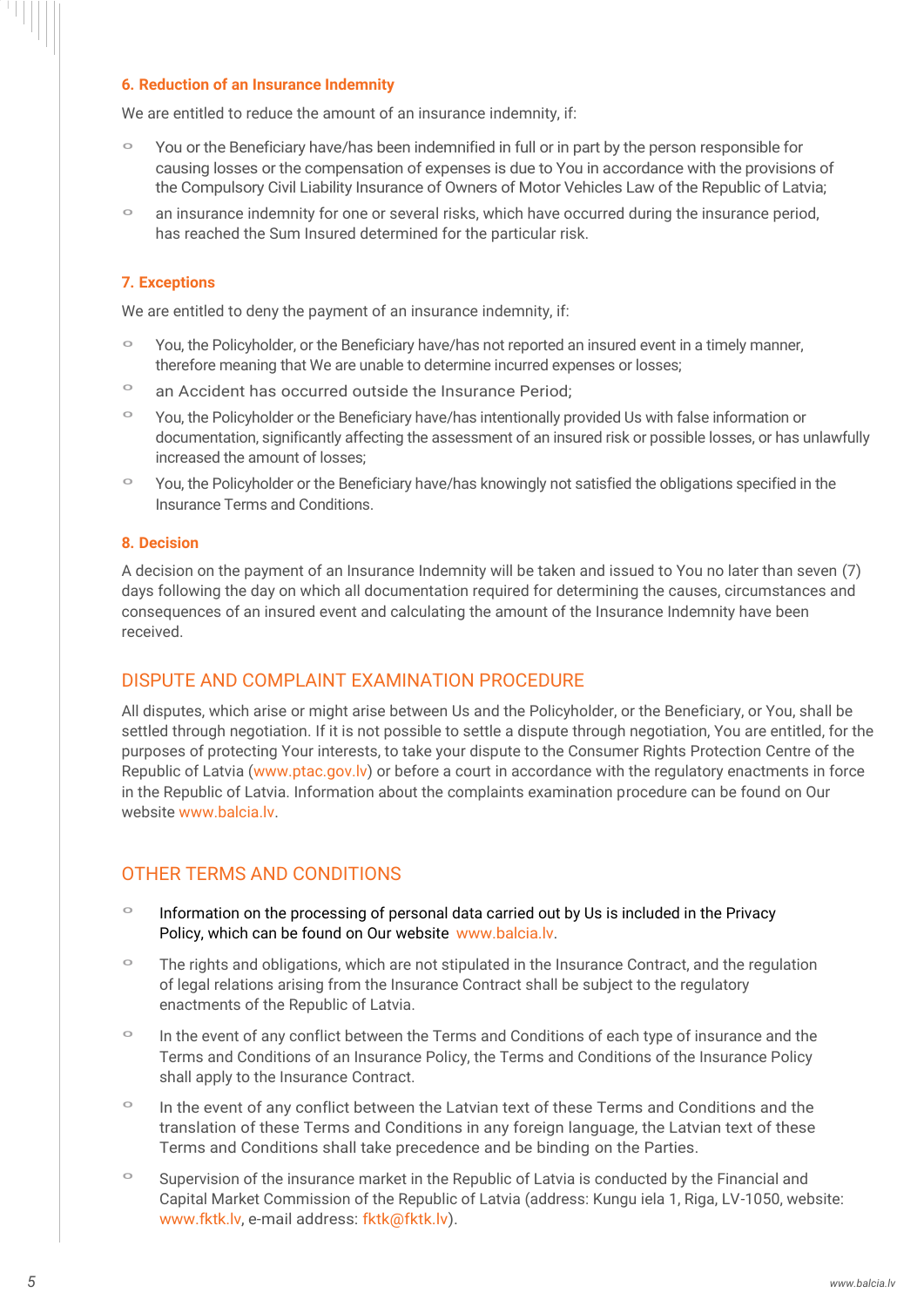

#### **Body burns**

C and frostbite, which have caused tissue damage or scarring — 2%-30%

#### C dislocation of the lower jaw, upper jaw, palm, foot, fingers — 2%

**Joint sprains, dislocations**

- C dislocation of a knee joint, elbow joint, shoulder joint, tear of a shoulder capsule  $-5%$
- C dislocation of a pelvic joint, dislocation of spinal vertebrae — 12%

Ш

- C damage to the meniscus with or without surgery  $-3%$
- C damage to the Achilles tendon without surgery  $-6%$
- C damage to the Achilles tendon, if surgery is carried out  $-9%$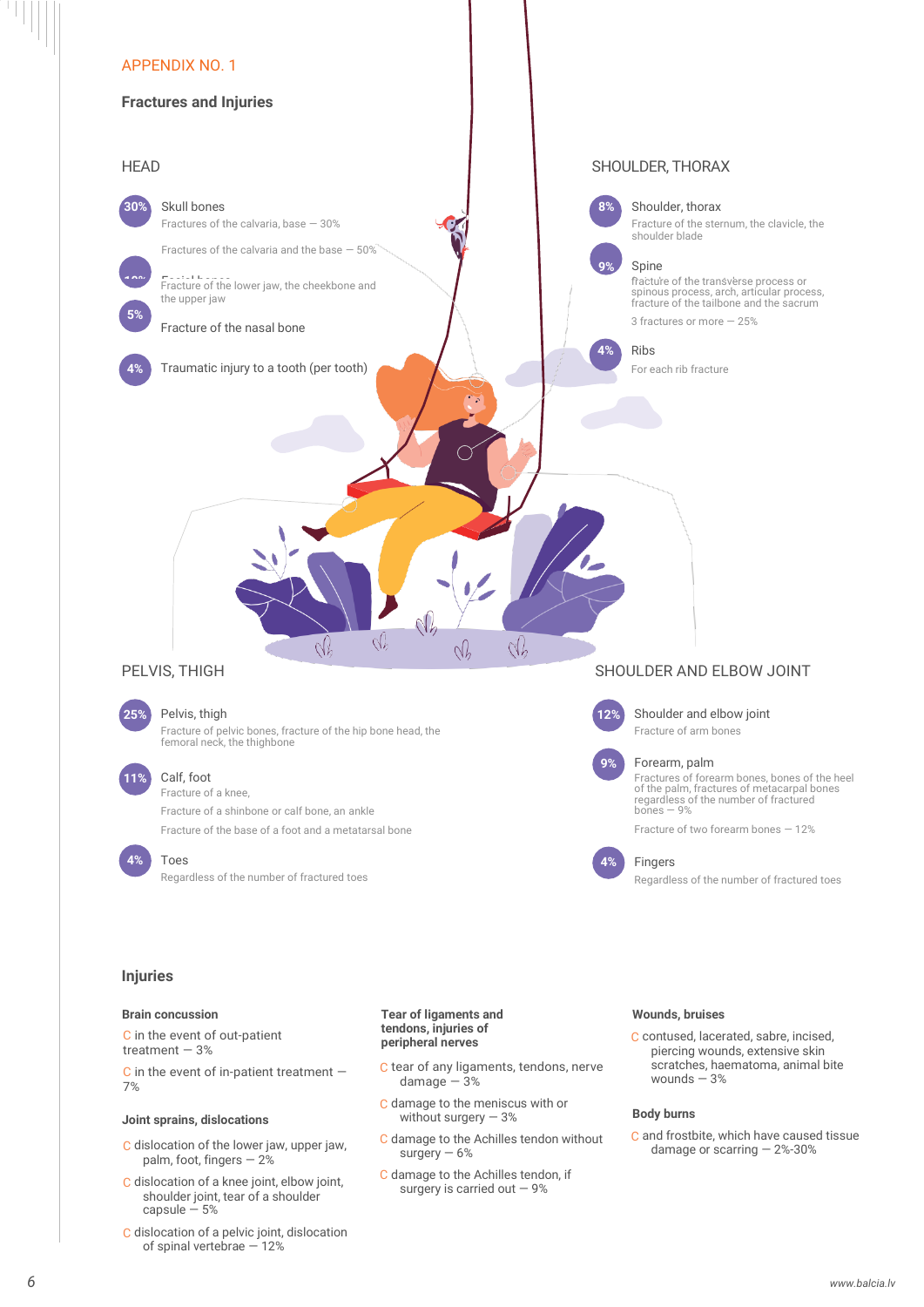#### **Injuries and fractures**

H

- º Bone fractures must be confirmed by a radiologist.
- º If one Accident has resulted in a multiple fracture of one bone, it shall be deemed to be a single bone fracture.
- <sup>o</sup> If one Accident has resulted in the fracture of two bones or several bones of the same body part, We will compensate for each of them, summing the indemnity determined herein for each fracture, but not exceeding the Sum Insured determined in the Policy for the Injury Risk.
- <sup>o</sup> If one Accident has resulted in several injuries to one body part, We will compensate for the most serious injury;
- º If one Accident has resulted in injuries to several body parts, We will compensate for each of them, summing the indemnity determined herein for each injury, but not exceeding the Sum Insured determined in the Insurance Policy for the Injury Risk.
- º An indemnity for the traumatic injury of teeth and/or loss of teeth shall be paid only if there are also signs of injuries to the mouth and/or soft tissues of the face. An indemnity for the injury of teeth and/or loss of teeth shall be paid only once during the validity period of the Insurance Contract. Dental injuries, which have occurred as a result of biting (chewing) or any disease (e.g. bruxism), shall not be compensated.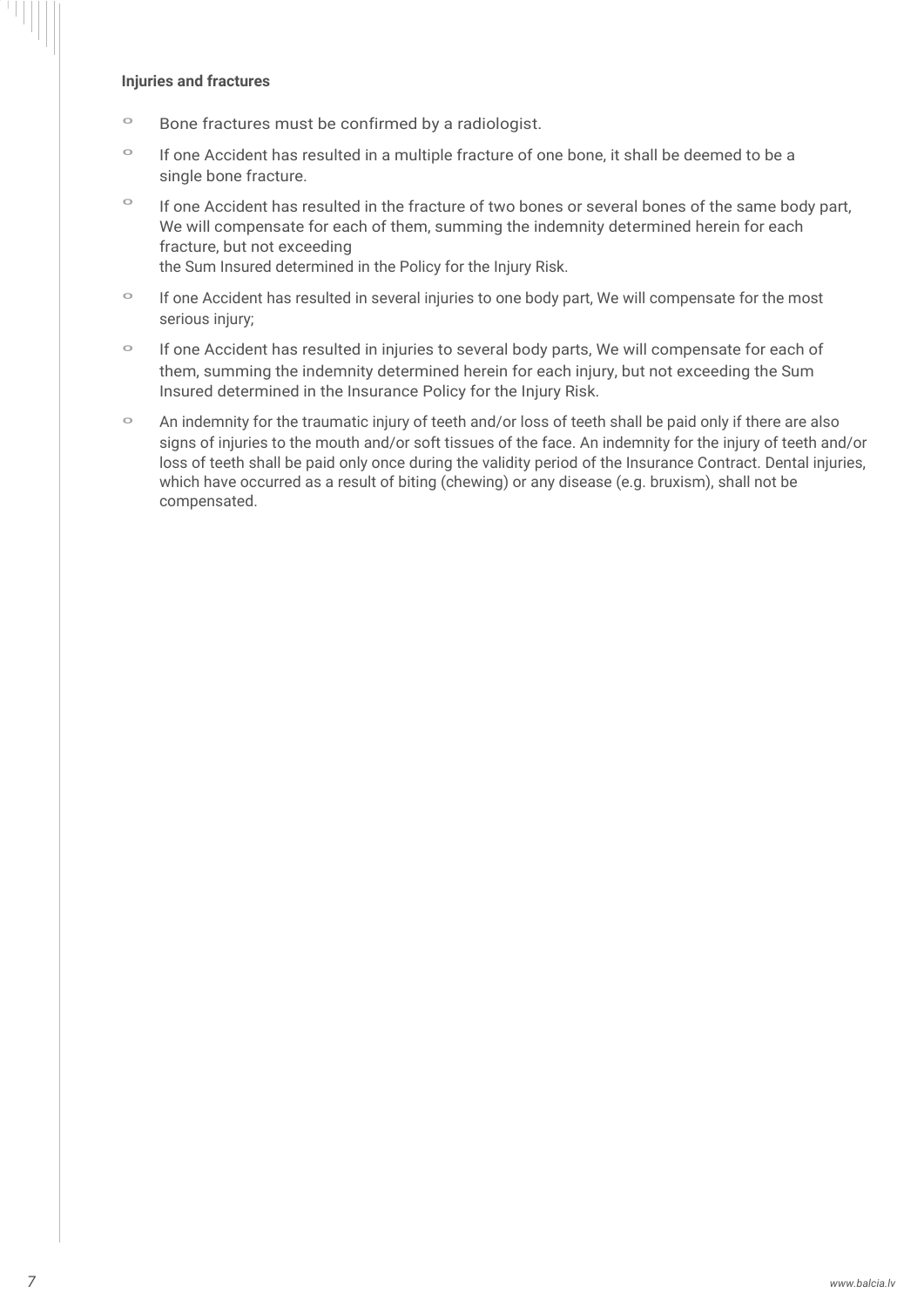#### APPENDIX NO. 2

 $\frac{1}{\sqrt{2}}$ 

# **Critical Illnesses**

| No. | Name of a Critical<br>Illness                                                                | Description of a<br><b>Critical Illness</b>                                                                                                                                                                                                                          | Terms and conditions necessary for the declaration of a Critical Illness as an<br>Insured Event and for the payment of an Insurance Indemnity                                                                                                                                                                                                                                                                                                                                                                                                                                                                                                                                                                                                                                                                                                                                                                                                       |
|-----|----------------------------------------------------------------------------------------------|----------------------------------------------------------------------------------------------------------------------------------------------------------------------------------------------------------------------------------------------------------------------|-----------------------------------------------------------------------------------------------------------------------------------------------------------------------------------------------------------------------------------------------------------------------------------------------------------------------------------------------------------------------------------------------------------------------------------------------------------------------------------------------------------------------------------------------------------------------------------------------------------------------------------------------------------------------------------------------------------------------------------------------------------------------------------------------------------------------------------------------------------------------------------------------------------------------------------------------------|
| 1   | Myocardial infarction                                                                        | Is acute,<br>irreversible damage to<br>(necrosis of) the heart<br>muscle tissues that has<br>developed due to<br>insufficient artery blood<br>flow in a particular<br>segment of the<br>myocardium.                                                                  | 1. New lesions typical of myocardial infarction found through<br>electrocardiography;<br>2. Prolonged typical chest angina;<br>3. Increase in the blood serum activity of ferments is typical of<br>myocardial infraction (LDH, CK, CK-MB, troponins T and I);<br>4. No Indemnity shall be paid for an acute myocardial infraction<br>without increase in ST segment.                                                                                                                                                                                                                                                                                                                                                                                                                                                                                                                                                                               |
| 2   | Cerebral infarction<br>(stroke)                                                              | An acute<br>cerebrovascular disorder,<br>usually due to cerebral<br>tissue infraction as a<br>result of non-traumatic<br>haemorrhage or<br>blockage of arteries and<br>causing fixed<br>neurological deficit<br>persisting longer than<br>24 hours.                  | 1. Where the fixed neurological deficit persists at least for 12 weeks<br>following the cerebral infarction and this is confirmed by the physician-<br>neurologist and a new computer tomography or magnetic resonance<br>tomography.<br>2. Cerebral infarction as a result of external injuries (accident) shall be a Non-Insured<br>Event.<br>3. Cerebral ischemic attacks persisting less than 24 hours.                                                                                                                                                                                                                                                                                                                                                                                                                                                                                                                                         |
| 3   | Malignant tumour<br>(cancer)                                                                 | Malignant tumours<br>(cancers) are a group of<br>diseases, characterised<br>by incontrollable spread<br>of genetically malignant<br>cells and ability of such<br>cells to damage<br>surrounding tissues and<br>spread into other parts of<br>the body (metastasize). | 1. An Indemnity shall not be paid if the following was diagnosed:<br>1. An Indemnity shall not be paid if the following was diagnosed:<br>1.1. Any pre-malignant condition;<br>1.2. Cervical dysplasia, cervical intraepithelial neoplasia (any CIN<br>stage);<br>1.3. Any non-invasive cancer (cancer in situ, in accordance with<br>TNM Classification Tis);<br>1.4. Prostate cancer, stage I (in accordance with TNM Classification,<br>T1 including T1a, T1b, T1c);<br>1.5. Urinary bladder, stage I (in accordance with TNM Classification, T0 or T1);<br>1.6. Papillary carcinoma, stage I (in accordance with TNM Classification T0<br>or $T1$ ;<br>1.7. Lymphogranulomatosis, stage I;<br>1.8. Skin cancer (except for malignant invasive melanoma from<br>stage III in accordance with Clark classification);<br>1.9. Chronic lymphocyte leucoses;<br>1.10. The cancer diagnosis must be confirmed histologically and by an<br>oncologist. |
| 4   | Chronic kidney<br>deficiency                                                                 | Chronic and irreversible<br>functional kidney<br>deficiency requiring<br>regular haemodialysis<br>is necessary                                                                                                                                                       | 1. Regular haemodialysis for a period of at least for 6 months or kidney<br>transplantation surgery must be carried out.<br>2. The diagnosis and the necessity for dialysis must be confirmed by a nephrologist.                                                                                                                                                                                                                                                                                                                                                                                                                                                                                                                                                                                                                                                                                                                                    |
| 5   | Multiple sclerosis<br>of the central nervous system affecting the coating of<br>nerve fibres | An autoimmune disease                                                                                                                                                                                                                                                | 1. Magnetic resonance imaging shows at least two lesions of<br>demyelination.<br>2. An increase in IgG index and oligoclonal bands in the cerebrospinal fluid.<br>3. The diagnosis is to be confirmed by a neurologist.                                                                                                                                                                                                                                                                                                                                                                                                                                                                                                                                                                                                                                                                                                                             |
| 6   | <b>Blindness</b>                                                                             | Full irreversible loss<br>of sight due to an<br>acute disease                                                                                                                                                                                                        | 1. The diagnosis must be supported by objective tests (sciascopy,<br>refractometry, spectral compensation, etc.).<br>2. Full irreversible loss of sight must be confirmed by a ophthalmologist<br>three months from the detection of disease or trauma.<br>3. In the event of loss of sight in one eye, 50% of the Indemnity shall be paid<br>out.                                                                                                                                                                                                                                                                                                                                                                                                                                                                                                                                                                                                  |
| 7   | Deafness                                                                                     | Permanent and<br>irreversible loss of<br>hearing due to an<br>acute disease.                                                                                                                                                                                         | 1. The deafness is confirmed by testing the auditory threshold of at least 90 db.<br>2. The diagnosis must be confirmed by an otorhinolaryngologist.<br>3. In the event of loss of hearing in one ear, 50% of the Indemnity shall be paid out.                                                                                                                                                                                                                                                                                                                                                                                                                                                                                                                                                                                                                                                                                                      |